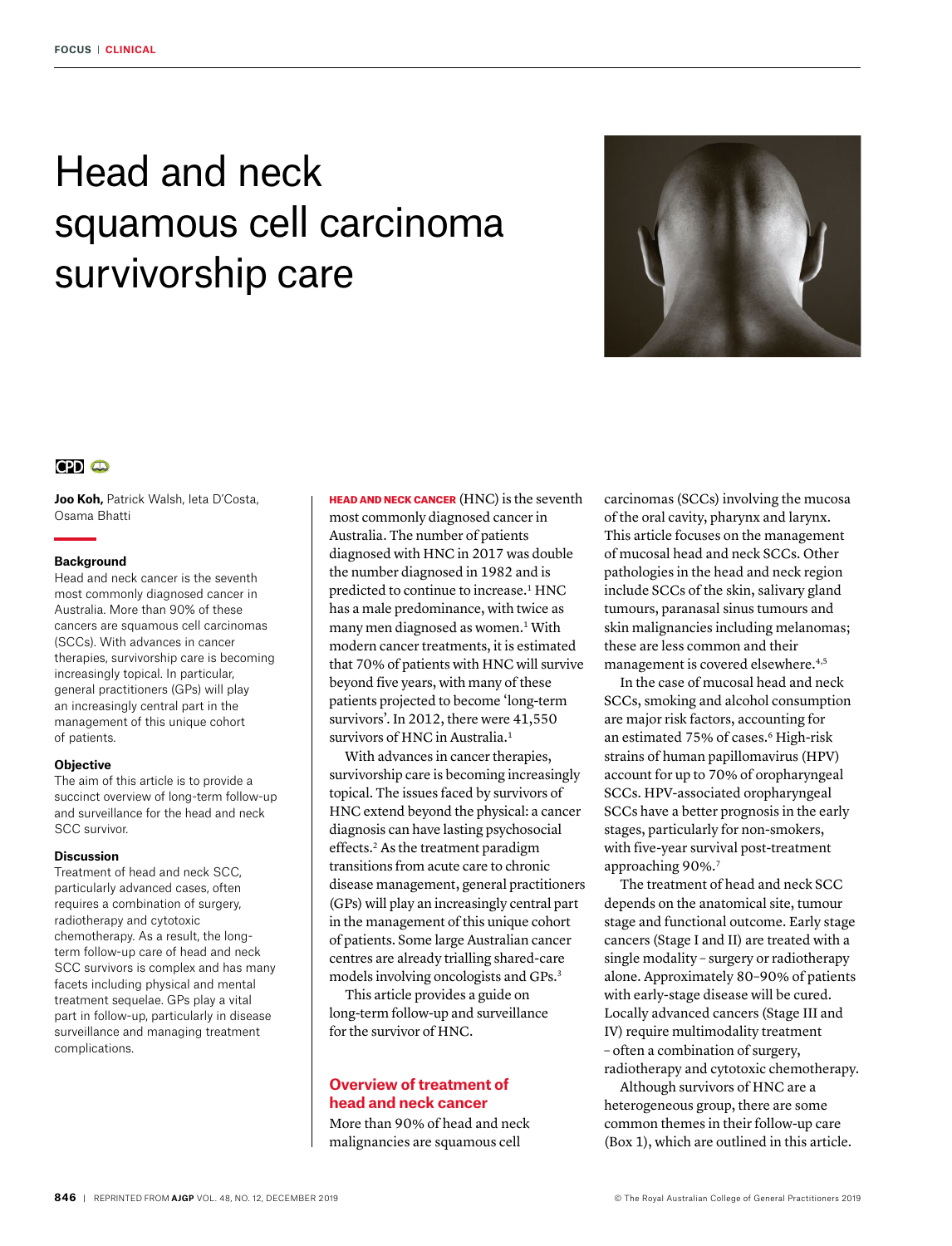# **Early detection of disease recurrence**

Head and neck SCCs rarely metastasise distantly. The majority of disease recurrences are localised to the head and neck,<sup>8</sup> with the highest risk period in the first five years post-treatment. The American Society of Clinical Oncology guideline recommends that a focused head and neck history and physical examination be performed every three months in the first year post-treatment, every 2–6 months in the second year, every 4–8 months in years 3–5 and annually after the fifth year.<sup>6</sup> In Australia, patients commonly will have scheduled reviews with their surgeon and oncologist during this time. However, it is still important for GPs to be able to recognise the clinical features of cancer recurrence (Table 1), and refer to a head and neck specialist for further assessment.

# **Treatment complications**

#### **Acute radiation toxicities**

Radiation mucositis and pharyngitis are common side effects of head and neck radiotherapy that result in odynophagia. Symptoms typically begin 2–3 weeks after the start of radiotherapy and increase gradually in severity, peaking at 2–4 weeks after the completion of radiation. Many patients have severe mucositis/pharyngitis at the end of treatment and require enteral feeding for nutritional support. Acute radiation toxicities should be managed by the radiation oncology team, who review patients on a weekly basis during treatment. Common analgesic regimens for mucositis/pharyngitis include topical analgesia, such as lignocaine viscus and cocaine mouthwash, as well as opioid analgesia. Oral thrush is common, and this is treated with bicarbonate mouthwashes

# **Box 1. Goals of follow-up care**

- Early detection of disease recurrence
- Detection and management of treatment complications
- Screening for and prevention of second primary malignancies
- Psychosocial care

and nilstat drops. Severe odynophagia that does not improve 6–8 weeks post-radiotherapy is of concern, and a prompt referral to the radiation oncology team is warranted.

# **Dysphagia**

Dysphagia is a debilitating symptom for many patients with head and neck SCC.

Dysphagia can be present pre-treatment as a direct effect of the tumour. All treatment modalities, particularly surgery and radiotherapy, can lead to significant dysphagia. Neuropathies affecting swallowing can be a late complication of radiotherapy. Besides patient-reported symptoms of difficulty swallowing, other potential issues may include blockage of food boluses, weight loss and recurrent pneumonias from aspiration. Aside from surgical management for anatomical causes of dysphagia, the mainstay of treatment is centred on behaviour-focused swallowing interventions by speech pathologists.<sup>9</sup>

#### **Lymphoedema**

Lymphoedema is chronic swelling of the skin and soft tissue due to disruption of lymphatic channels from surgery or radiotherapy. It can be external (eg face, neck) or internal (eg larynx, pharynx, oral cavity) and affects up to 75% of survivors.<sup>10</sup> Patients often complain of neck tightness or stiffness prior to the

development of overt swelling. Treatment is complete decongestive therapy performed by a physiotherapist and comprises manual lymphatic drainage, compression and exercise programs.<sup>11</sup> Early referral to a lymphoedema physiotherapist can improve pain, range of movement and progression.

#### **Hypothyroidism**

Patients who have had radiotherapy to the neck are at risk of hypothyroidism. This can occur from four weeks to 10 years after treatment, affecting up to 20% of patients at five years.12 Patients should have thyroid stimulating hormone measured every 6–12 months. Treatment of radiationinduced hypothyroidism is with thyroxine replacement.

#### **Hearing loss**

Patients can have an acute or progressive decline in hearing after treatment. Sensorineural hearing loss can result from ototoxic chemotherapy agents. Patients who have surgery or radiation to the nasopharynx, oropharynx or larynx can develop eustachian tube dysfunction. This can lead to middle ear effusion, resulting in conductive hearing loss. Patients with suspected hearing loss should be referred for formal audiology assessment. Long-standing middle ear effusions can be referred for surgical

| History     | • New-onset pain with/without associated self-detected lesion/lump<br>Functional changes such as odynophagia, dysphagia, voice change, nasal<br>$\bullet$<br>obstruction<br>• Loss of appetite with/without change in weight<br>• New-onset bleeding – epistaxis or haemoptysis |
|-------------|---------------------------------------------------------------------------------------------------------------------------------------------------------------------------------------------------------------------------------------------------------------------------------|
| Examination | • Visible or palpable oral cavity lesions or ulcers<br>New-onset skin lesions<br>$\bullet$<br>• Palpable cervical lumps<br>New-onset cranial nerve abnormalities:<br>$\bullet$<br>- facial nerve palsy<br>- altered sensation<br>- hypoglossal palsy                            |
| Red flags   | • Rapidly growing new lesions/lumps<br>New-onset ear pain with no apparent ear pathology on assessment -<br>$\bullet$<br>potentially referred pain from oropharyngeal malignancies<br>• New symptoms and signs in patients who continue to smoke                                |